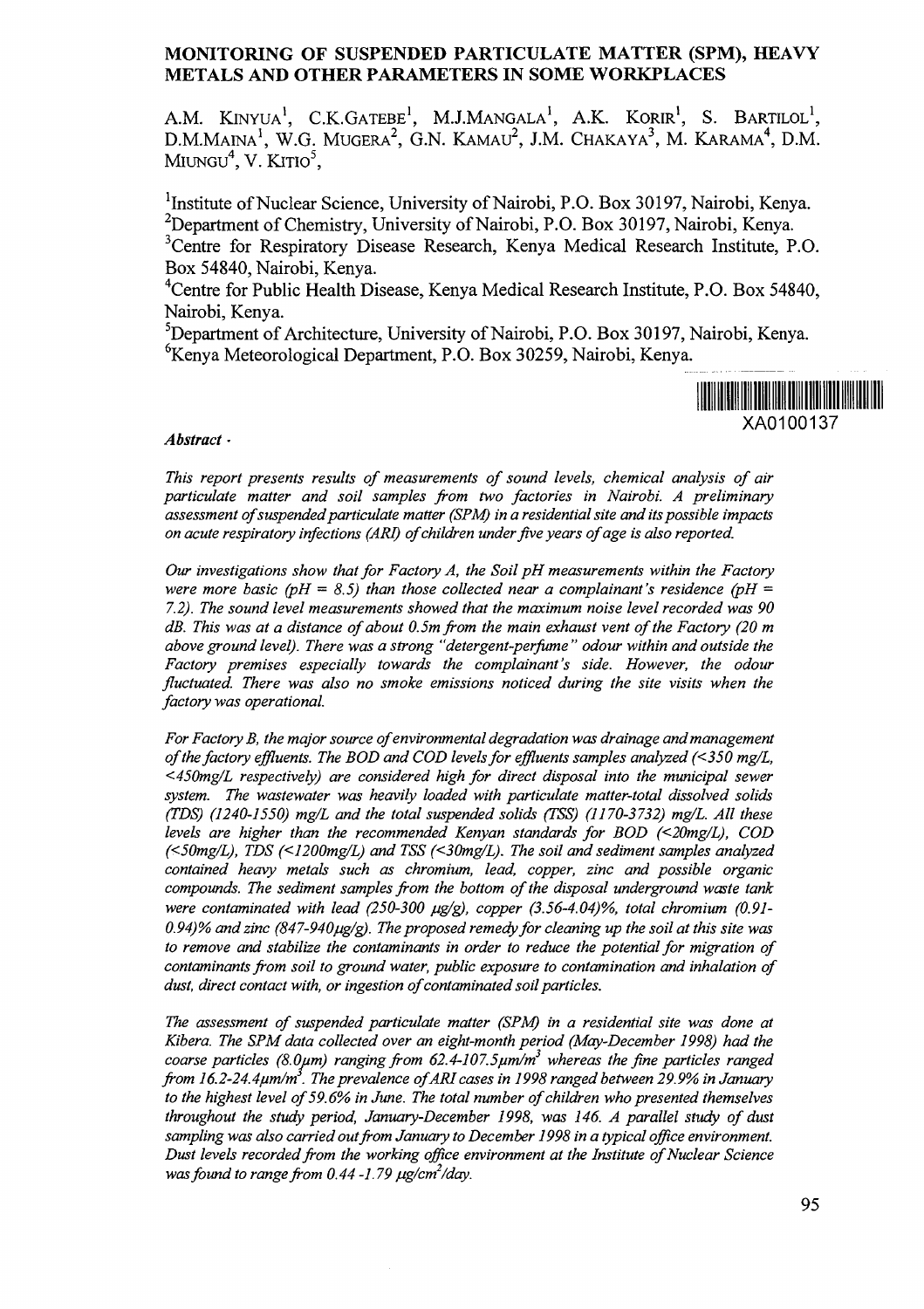### 1. INTRODUCTION

The inappropriate and careless handling of municipal and industrial wastes, including those that are hazardous have often created problems related to human health and environmental degradation. The effective control is therefore of paramount importance for the proper health, environmental protection and natural resources management. This report seeks to identify suspected areas of manufacturing contamination in Nairobi and recommends among others the treatment of the pollutants found. It also presents some preliminary results of suspended particulate matter measurements and their possible effects in acute respiratory incidences in Kibera, Nairobi.

Industrial activities in Nairobi include the following: food and beverages, textiles and clothing, leather products, paper and paper products, printing and publishing, industrial chemicals and plastics, petroleum products, cement, aluminum, iron and steel works, nonferrous metal works, fabricated metal products, electrical machinery, transport equipment and other miscellaneous products.

A number of government departments handle various components of environmental issues. Consequently, the resources on environmental issues involve cooperation and coordination among different Ministries and intergovernmental bodies. The following presents current local situation:

- i) Water pollution regulations are administered by departments of the Ministry of Water Resources. Specific monitoring and enforcement is done by urban municipal authorities. The Ministry is also responsible for ground water exploration and exploitation.
- ii) Air pollution studies including outside air quality and vehicle emissions are done on a regular basis by the Institute of Nuclear Science (INS), University of Nairobi. Currently, there are no regulations governing the emission from polluting sources. The INS has been operating air monitoring stations that have provided some data on the status of air quality in Nairobi through IAEA coordinated projects. For these activities, INS has been collaborating with Kenya Meteorological Department (KMD), and the Kenya Medical Research Institute (KEMRI).
- iii) Waste management services are provided by the urban municipal authorities. Strict monitoring of industrial effluents is lacking and as such there are no strong mechanisms for enforcement.
- iv) The Ministry of Agriculture is responsible for pesticides and other agricultural products used for improving the crop yields. The Ministry has the power to approve or ban usage of pesticides.
- v) Occupational health regulations are enforced by the Ministry of Labour. The strict monitoring of chemical exposure is lacking.
- vi) Environmental impact assessments for major projects are evaluated by various accredited organizations including NGO's in collaboration with the parent Government Ministries.

Some reported environmental degradation cases include:

Many factories discharging their industrial waste waters in the domestic water sewerage system or water causes. They also dump their solid wastes at the municipal land fill, open fields but the volume and composition is not known. The present law requires no measurement and analysis of these wastes.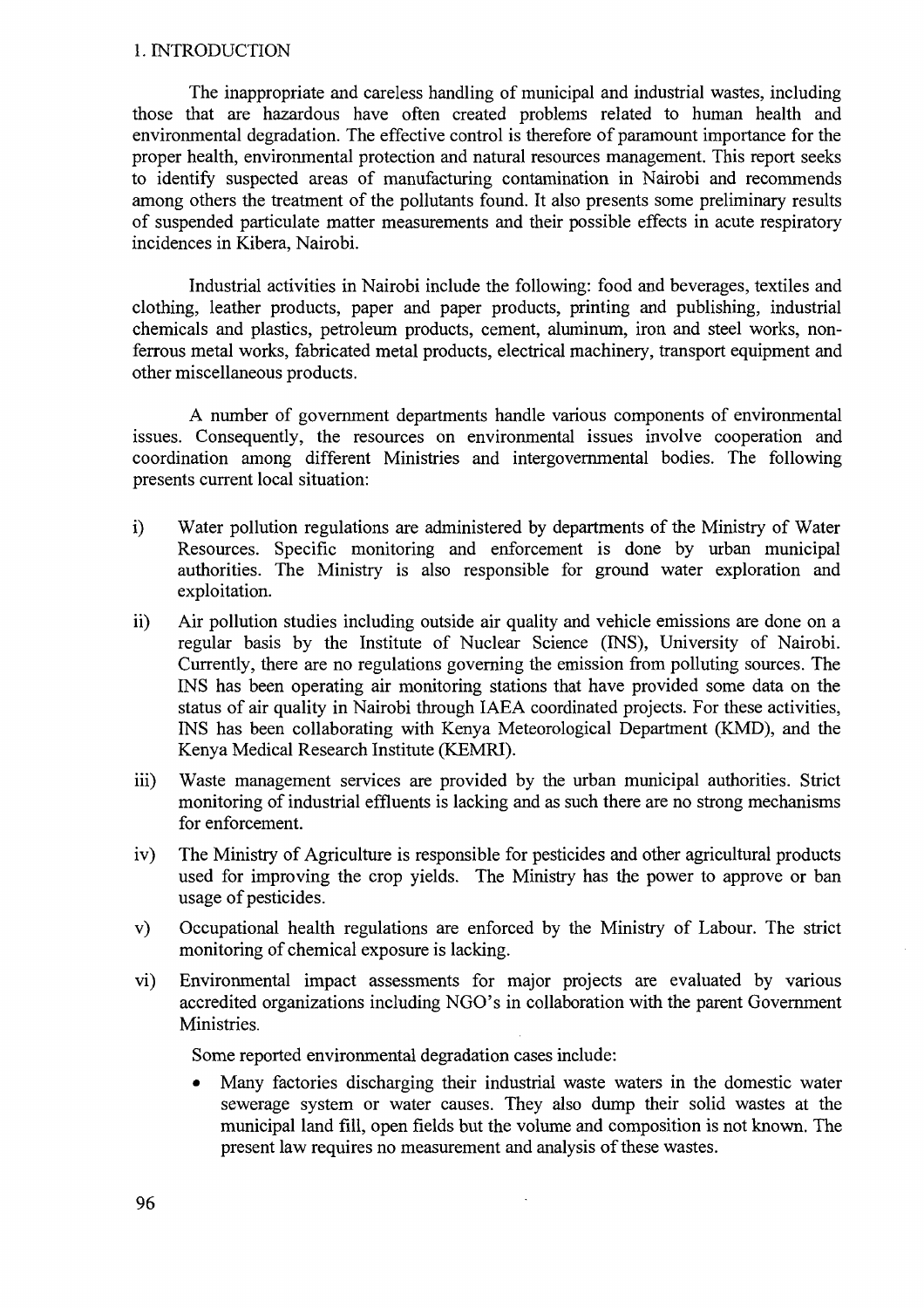- Occupational health related diseases have been reported in various studies.
- Cases of waterborne diseases have also been reported as a result of inadequate treatment facilitates and contamination of water supply.

# 2. METHODS

# **2.1. Sampling**

# **(i) Factory A**

Soil samples ( $n= 7$  for Na level measurements;  $n=4$  for pH measurements) were collected (0-15cm depth) randomly within and outside the factory premises and towards the complainant's house (inside the factory, 10m outside the factory perimeter wall towards the complainant's house; 10m away from the boundary of the complainant's residence and also within his residential compound (near the boundary fence with the factory). Polyethylene plastic bags were used for sample storage and transfer to the laboratory. Plastic spatulas were used to avoid trace metal contamination.

Air particulate samples were collected through the PM-10 system [1]. Two filters (0.4 and 8 microns pore diameter) were used to trap the dust particles in the air. The collection sites were within the factory at the packing bay area, conveyor belt/drier area and outside the premises.

Noise level measurements were performed within the Factory at the packing bay area, conveyor belt/drier area, main exhaust stack outlet and outside the premises towards the complainant's homestead. The prevailing weather conditions were also noted.

# **(ii) Factory B**

Sampling was done on the 18<sup>th</sup> and 28<sup>th</sup> November 1998 and 10<sup>th</sup> December 1998 respectively. Samples collected included soil, sediments, swaps, chemical deposits and liquid effluent samples as described below:

# (a) *Liquid Samples*

These were collected from an open trench in the open field after being pumped from an overflowing underground waste storage tank. Five (5) samples were collected at 10m intervals within a stretch of about 100m. A further 4 samples were collected during the second visit to the site.

# *(b) Sediment Samples*

Seven (7) soil/sediment samples were collected from the same sites as the liquid samples (MKI/SI -S5/98/18) and a further 4 samples from diverse sites during the second visit namely; MKI/S1/98/28, MKI/S3/98/28, MKI/S5/98/28 and MKI/S6/98/28 from the similar sites of the first visit. Four (4) sediment samples (MKI/SB2, SB3, SB4, and SB5/98/10) were sampled from the bottom of the underground waste storage tank on the  $10<sup>th</sup>$ December 1998.

# *(c) Soil samples*

These were collected  $(\sim 500g)$  randomly from various sites within the factory.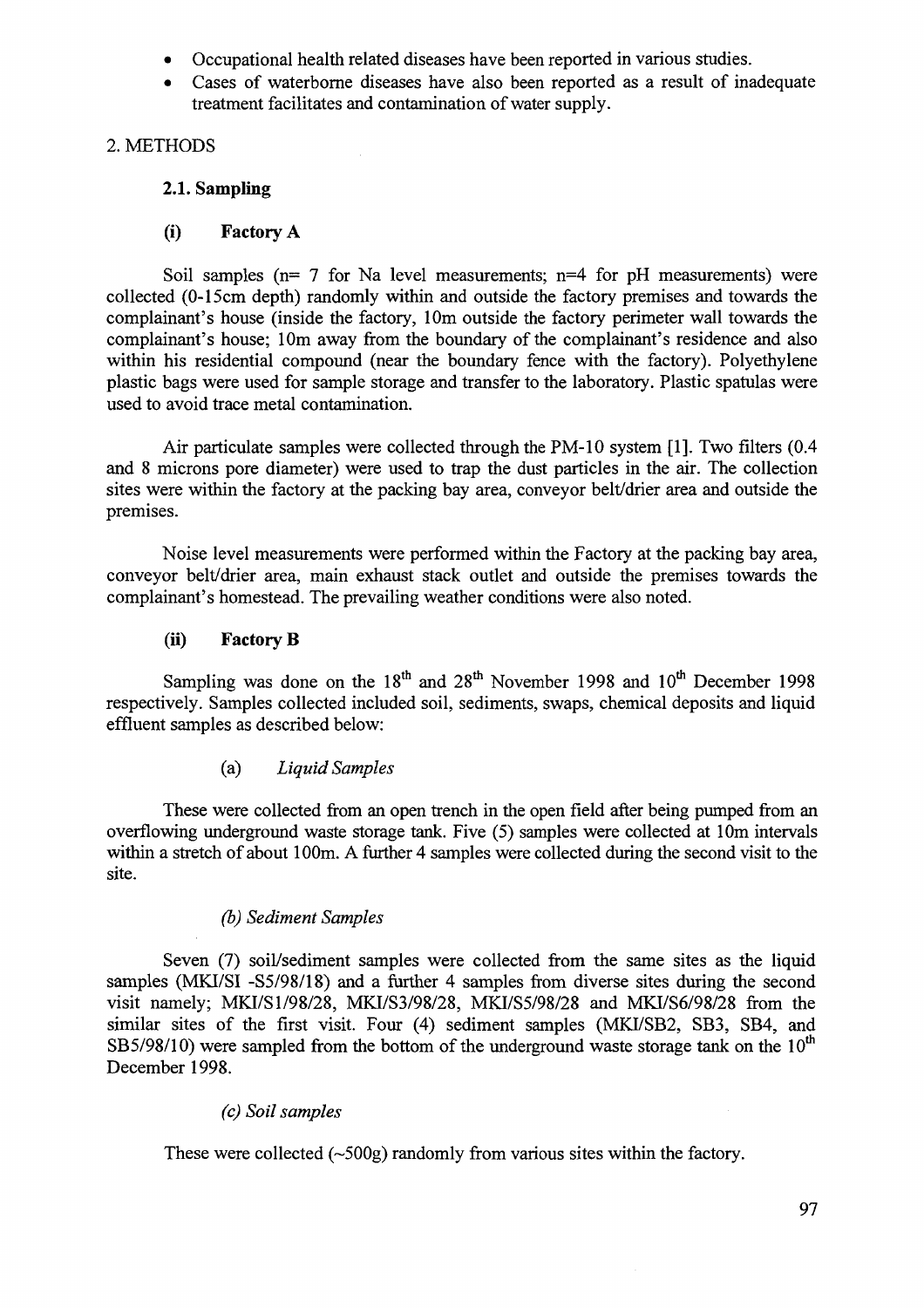#### (iii) Suspended Particulate Matter (SPM) Monitoring

#### *(a) Kibera*

There were five sampling sites designated A-E covering the lower and the upper part of the area. All the sampling sites were located on the small open spaces between the housing units except for site C at Olympic Primary School which was located on compound partly covered by grass on one side and paved road on the other side. Sampling was done using the "Gent" Stacked Filter Unit (SFU). Fine (0.4um pore filter) and coarse (8.0um pore filter) nucleopore membranes were used. Sampling was done for an average of eight hours per day starting at between 8.00 and 9.00 a. m. in the morning and ending at around 4.00 to 5.00 p.m. in the evening. Hence only one sample could be collected in a day. Sampling was started in May and the results are reported up to December 1998. On average two sets of samples were collected per month for all the sites except for site B and E whose frequency was increased to four from September 1998. With each sample the following information was recorded- a number code, type of filter membrane used and month of sampling. For example, sample El85 was collected at site E. One (1) refers to the first sample for that month, 8 refers to the coarse filter (i.e., 8.0 micron pore filter) and 5 refers to the month of May. Other parameters included the start and end time of sampling, the initial and final volume (as read from the meter); rotameter flow rate at the beginning and end of sampling; initial and final pressure (as read from the pressure gauge); weather conditions (i.e., sunny, cloudy etc). After every two weeks of sampling, the SFU was dismantled into the various parts and cleaned thoroughly with ethanol. This was necessary to remove any particles, which may have accumulated.

### *(b) Dust fallout in a typical office environment*

Sampling of dust fallout was done at the Institute of Nuclear Science offices at University of Nairobi. Placing coarse filter (i.e., 8.0-micron filter) in a petri dish, which was thoroughly cleaned with ethanol. The set-ups were left at the top of cabinets in various offices for 34 days for the month of January to April 1998 but from May 1998, the days of exposure were reduced to 20 days.

### **2.2. Sample Preparations**

The samples preparation included oven drying to constant weight at 100<sup>o</sup>C for 48 hrs, grinding to fine powder of particle size less than 50um. For each sample, three thin pellets weighing~200mg were prepared for energy dispersive x-ray fluorescence analysis [2-4] while the pH measurements were done through water solution method [5].

#### **2.3. Analysis**

#### **(i) Gravimetric Determination of SPM**

Filters were weighed in an air-conditioned laboratory using  $1 \mu$ g sensitivity (Ainsworth Type 24N) weighing balance before and after sampling. The balance pan was wiped clean with a piece of cotton wool soaked in ethanol. This was necessary to ensure the filters were not contaminated by dust particles, which may have accumulated. Prior to weighing all filters were left to equilibrate for 24 hours in the weighing room and irradiated with <sup>241</sup>Am  $\alpha$ -emitting source (5µCi) to remove the static build up before and after sampling. Filter loading on the SFU was done indoor (i.e., in the air-conditioned laboratory). Loaded filters were stored prior to analysis in thoroughly cleaned Millipore petri dishes. The method provides satisfactory results, with less than 1% loss of the material [1]. All the filter handling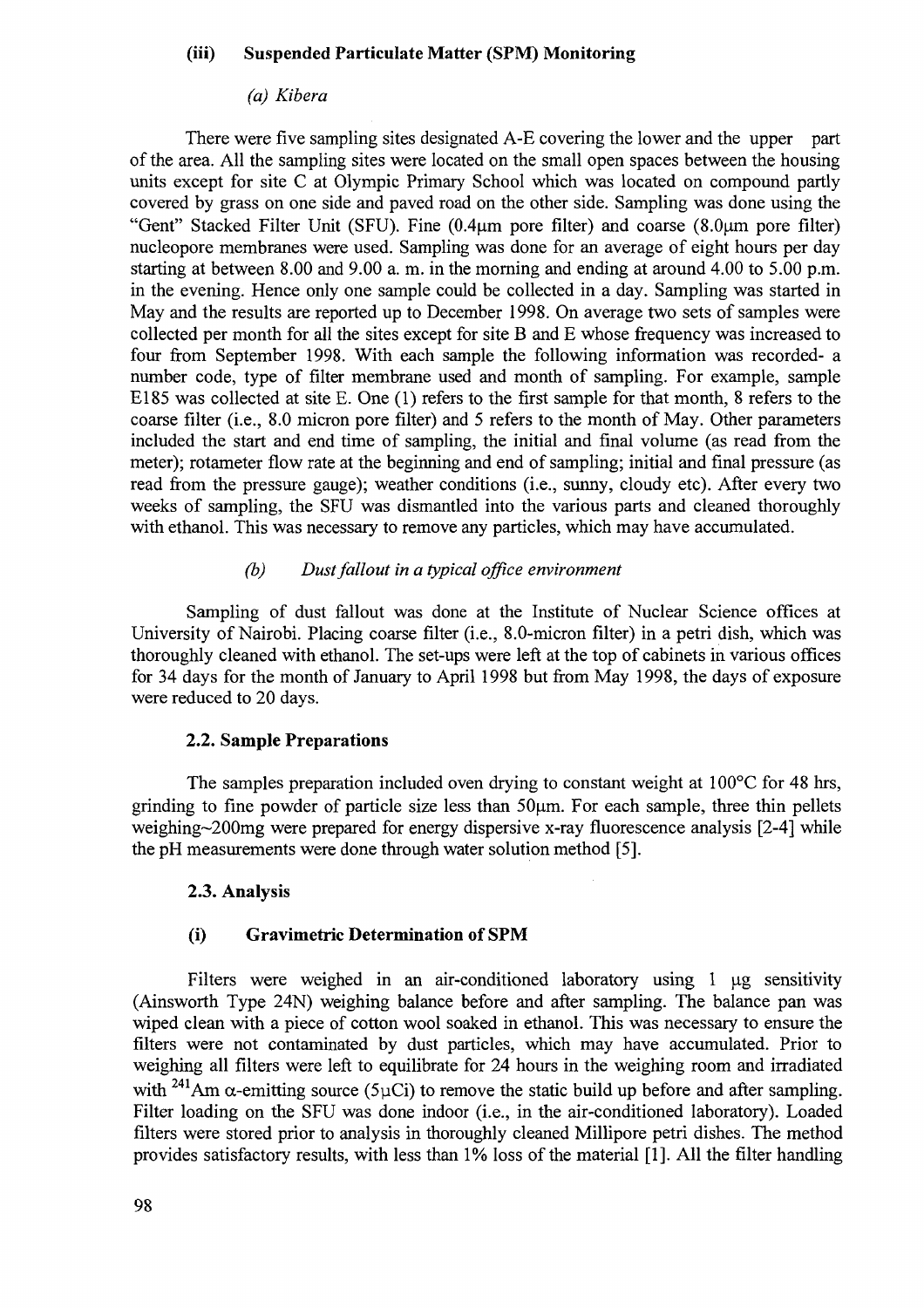was done using plastic tweezers to avoid contamination by grease from fingers and by heavy metals if metallic tweezers were used.

# **(ii) Heavy metal Determination by X-ray fluorescence analysis**

Solid sample materials (soil and air particulate) were analyzed by energy dispersive Xray fluorescence (EDXRF) method after appropriate sample preparation [1,4]. The x-ray fluorescence spectrometer used consists of: Canberra Si (Li) detector, radioisotope excitation sources- <sup>109</sup>Cd (4.8mCi-1/8/97), <sup>55</sup>Fe (0.08mCi-1/8/97) and associated electronics interfaced to a personal computer with appropriate software for spectral data storage and quantitative analysis [2,4]. The detector resolution was 190 eV for the Mn- $K_{\alpha}$  line at 5.9 KeV. Evaluation of the elemental concentration was done according to fundamental parameter technique algorithm [3]. A Canberra S-100 PC based multi-channel analyser (MCA) was used for spectral data acquisition and storage. Both the coarse and fine loaded filters were irradiated at between 50, 00 to 60,000 seconds using <sup>109</sup>Cd source to give reasonable statistical accuracy. The loaded filters were placed on the sample holder such that the loaded side faced the source of radiation as per the recommended method [3]. Spectrum data analysis was done using the IAEA software, Analysis of X-rays by Iterative Least square fitting (AXIL) which is based on a non-linear least square fitting procedure for optimization of the fitting model (energy and resolution calibration, peak intensities and background parameters) for each spectrum. Quantitative analysis was done using quantitative analysis of environmental samples (QAES) software, which relates the spectral intensities with the elemental concentrations, based on the fundamental parameter technique [3].

## **(iii) Noise Measurements**

These were performed by use of a Precision Sound level Meter, Type 2206, with weighting "A" so as to mimic the human ear frequency set on fast response [8], The prevailing weather conditions such as temperature, wind direction and rain were also recorded.

**(iv) Total dissolved solids** were determined as residue after evaporation of the sample at  $105^{\circ}$ C.

**(v) Total suspended solids** were determined on the original crude sample after filtering on ashless Whatman #42 filter from the residue at  $105^{\circ}$ C.

### **(vi) BOD and COD determination**

BOD is a parameter of organic pollution applied to wastewater and surface water. This determination involves measurement of the dissolved oxygen used by microorganisms in the biochemical oxidation of organic matter at the sampling and after 5 days incubation period. COD is the measure for organic matter in industrial and municipal wastes that contain compounds, which are toxic to biological life.

### 3. RESULTS AND DISCUSSIONS

The results of Factory A are shown in Tables I and II.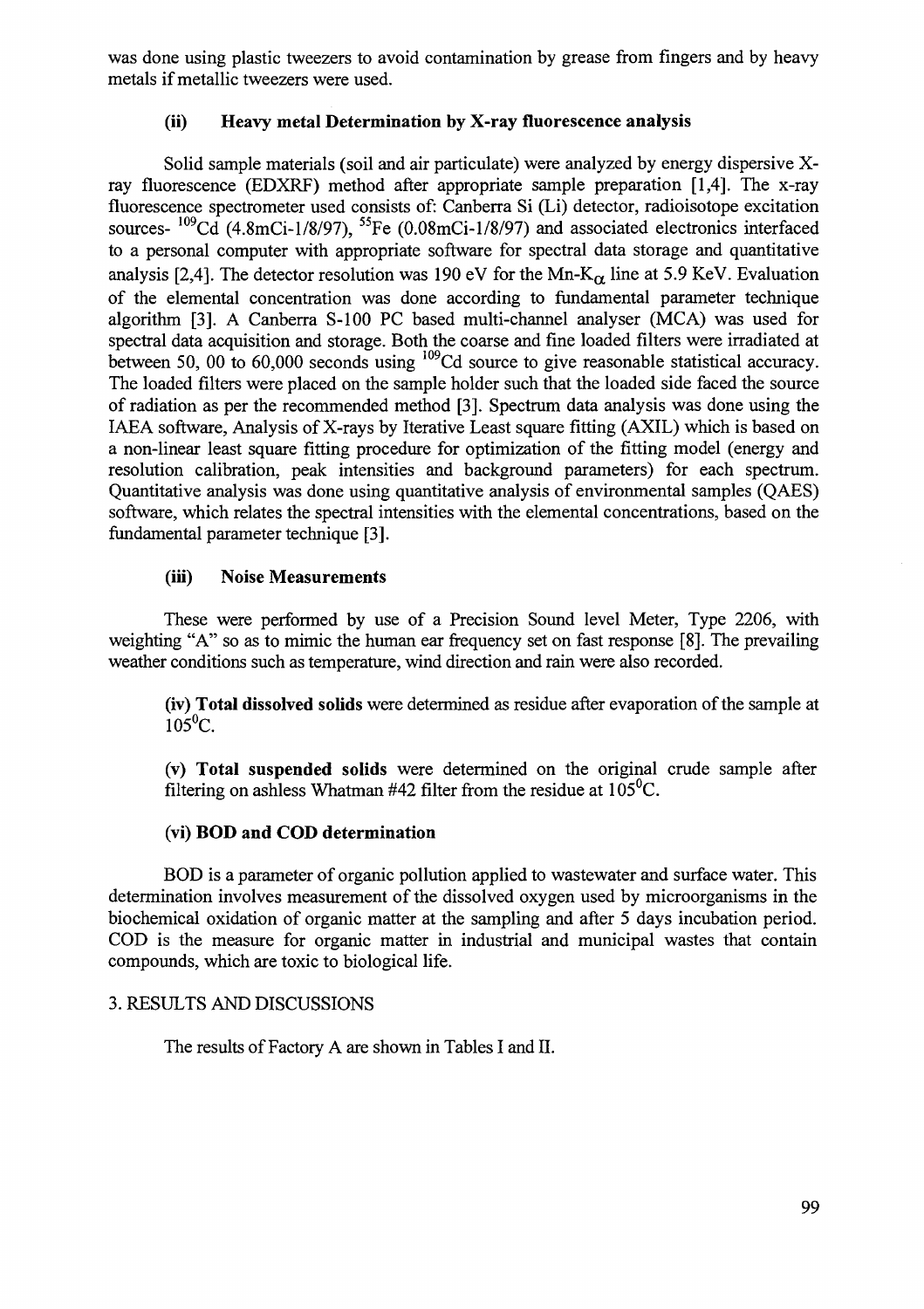#### TABLE I. COMPARISON OF WHO MAXIMUM ALLOWED VALUES FOR AIR QUALITY WITH THOSE OBTAINED FROM FACTORY A AND FROM A SELECTED SITE IN NAIROBI INDUSTRIAL AREA

| Element        | <b>Factory A</b><br>(Outside the Factory, $\mu$ gm <sup>-3</sup> )<br>$0.4 \mu m$<br>$8 \mu m$ |                 | <b>Values obtained for Nairobi Industrial</b><br>Aerosols( $\mu$ gm <sup>-3</sup> ) [1] | WHO max. values<br>for Air Quality<br>$(\mu g m^{-3})$ [9] |
|----------------|------------------------------------------------------------------------------------------------|-----------------|-----------------------------------------------------------------------------------------|------------------------------------------------------------|
| v              | $200$                                                                                          | $200$           |                                                                                         | 1.0                                                        |
| Ca             | $704 + 100$                                                                                    | $738 + 100$     | $0.033 - 4.15$                                                                          |                                                            |
| $\mathbf{C}$ r | $\overline{50}$                                                                                | $\overline{30}$ | ۰                                                                                       | 1.0                                                        |
| Mn             | $30$                                                                                           | $\overline{30}$ | 0.004-0.089                                                                             | 1.0                                                        |
| Fe             | $55.8 + 10$                                                                                    | $76.6 + 10$     | $0.094 - 1.58$                                                                          | $\qquad \qquad \blacksquare$                               |
| Ni             | $\overline{10}$                                                                                | $30$            |                                                                                         | 1.0                                                        |
| Cu             | $\leq 10$                                                                                      | $\overline{30}$ | $0.007 - 0.074$                                                                         | $\blacksquare$                                             |
| Zn             | $\overline{<}10$                                                                               | $30$            | 0.008-0.072                                                                             |                                                            |
| Br             | <10                                                                                            | $<16.2 + 4$     | 0.008-0.098                                                                             |                                                            |
| <b>Pb</b>      | $35.9 + 5.0$                                                                                   | $\overline{30}$ | $0.031 - 0.465$                                                                         | Ξ.                                                         |
| C <sub>d</sub> |                                                                                                |                 |                                                                                         | $0.01 - 0.02$                                              |
| <b>TSP</b>     | 0.016                                                                                          | 0.013           | $30 - 80$                                                                               |                                                            |

These values are within the WHO (1987) Guidelines [9]. The high calcium level is attributed to the activities (quarrying and cement production) found in the surrounding area where the main raw material used is limestone.

### **3.1. Soil Samples**

The results of EDXRF analysis are shown in Table **II.**

| Element                  | Sample $1*(n=3)$                   | Sample $2^{**}$ (n=3)    |
|--------------------------|------------------------------------|--------------------------|
| $\overline{Na^{***}}$    | $605 + 19^{4}$                     | $718 + 13$               |
| $\overline{\mathbf{K}}$  | $10800 + 2000$                     | $15600 + 400$            |
| $\overline{\text{Ca}}$   | $\frac{14500 + 200}{ }$            | $10900 + 500$            |
| Ti                       | $\frac{1}{4400} + 200$             | $4900 + 100$             |
| $\overline{\mathrm{v}}$  | $\overline{<}2.0$                  | $\overline{59}$          |
| $\overline{\text{Cr}}$   | $\overline{<}18$                   | $\overline{59}$          |
| $\overline{\mathrm{Mn}}$ | $\frac{1}{3300} + 100$             | $\frac{4100+100}{ }$     |
| $\overline{\mathrm{Fe}}$ | $37400 + 800$                      | $\overline{41100} + 400$ |
| $\overline{\text{Ni}}$   | $\overline{<}3.0$                  | 5.6                      |
| $\overline{\mathrm{Cu}}$ | $\overline{11.9} + \overline{1.8}$ | $12.6 + 0.9$             |
| $\overline{z}$ n         | $\frac{143 + 2}{2}$                | $155 + 7$                |
| $\overline{Ga}$          | $33.9 + 3.0$                       | $30.3 + 3.0$             |
| $\overline{As}$          | $\overline{\triangleleft}$         | $\overline{4}$           |
| $\overline{\text{Se}}$   | ব                                  | ⋜⊺                       |
| $\overline{\text{Pb}}$   | $31.7 + 3.1$                       | $21.8 + 0.4$             |
| $\overline{\text{Br}}$   | $4.0 + 0.3$                        | $4.4 + 0.4$              |
| $\overline{\text{Rb}}$   | $87 + 1$                           | $86 + 3$                 |
| $\overline{\text{Sr}}$   | $102 + 8$                          | $91 + 3$                 |
| $\overline{Th}$          | $20.8 + 1.7$                       | $17.3 + 1.5$             |
| Ŷ                        | $98.9 + 2.3$                       | $95.8 + 1.8$             |
| $\overline{Zr}$          | $726 + 11$                         | $728 + 12$               |
| $\overline{\text{Nb}}$   | $185 + 1$                          | $183 + 2$                |
| Мo                       | $\overline{1}$                     | $\overline{<}1$          |

### **TABLE II: EDXRF ANALYSIS OF SOIL SAMPLES (VALUES IN PPM)**

a  $(n = 4)$ 

\* collected within the Factory near the Sulphonation Plant

\*\* collected near the complainant's homestead.

\*\*\* analysis by Flame photometry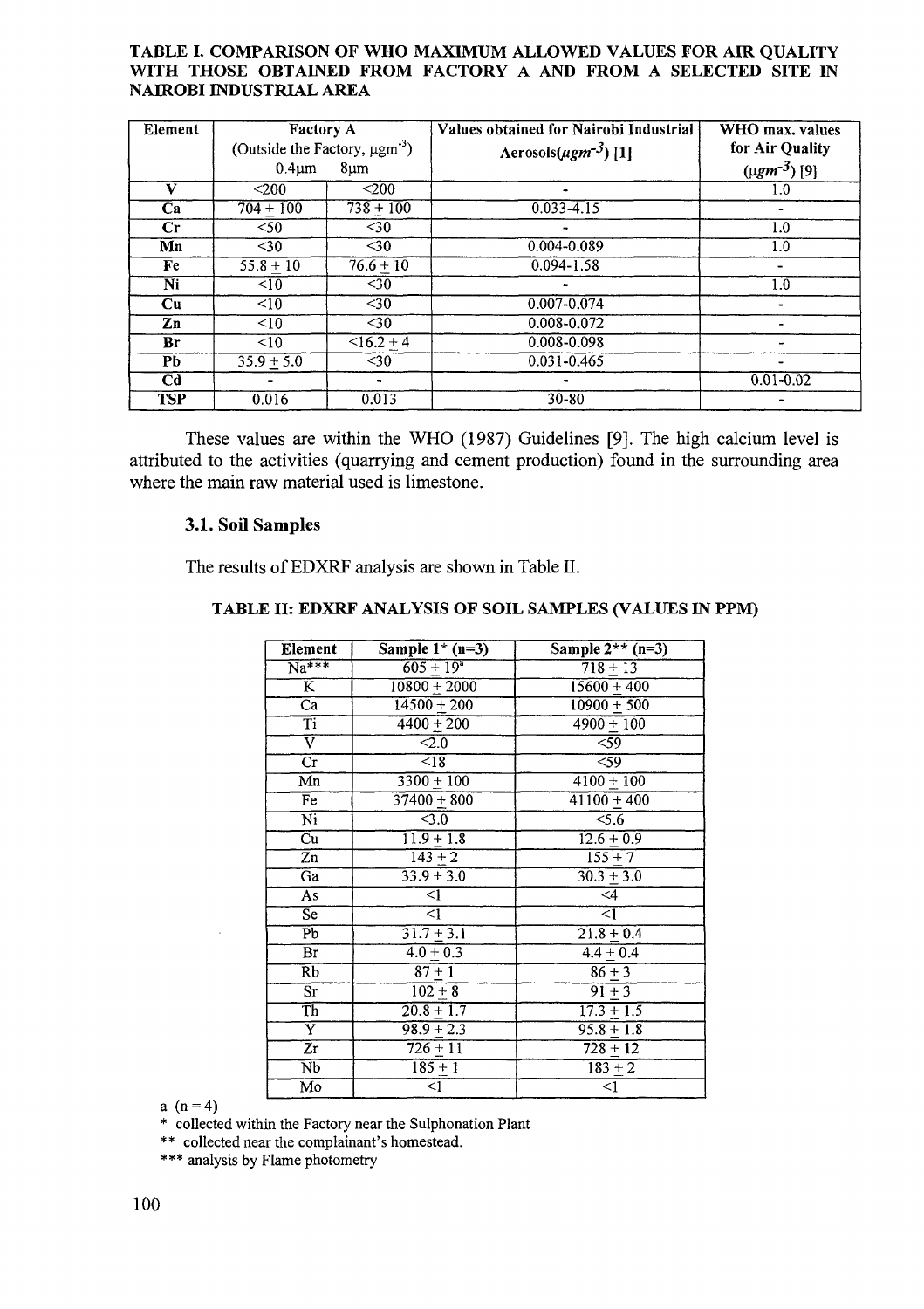### 3.2. Noise Level Measurements

The results of these measurements are shown in Figure 1.



*Figure 1: Noise Level Distribution*

# TABLE III: THE DECIBEL SCALE [10]

| <b>Type of Sound</b>                 | dB        |
|--------------------------------------|-----------|
|                                      |           |
| near threshold of pain               | 130       |
| under airport exit                   | 120       |
| noisy traffic                        | 100       |
| loud passage from orchestra          | 90        |
| noisy office                         | 70        |
| medium traffic                       | 60        |
| busy restaurant                      | 50        |
| ordinary conversation                | 40        |
| quiet domestic interior              | $30 - 20$ |
| rustle of leaves and human breathing | 10        |
| threshold of hearing                 |           |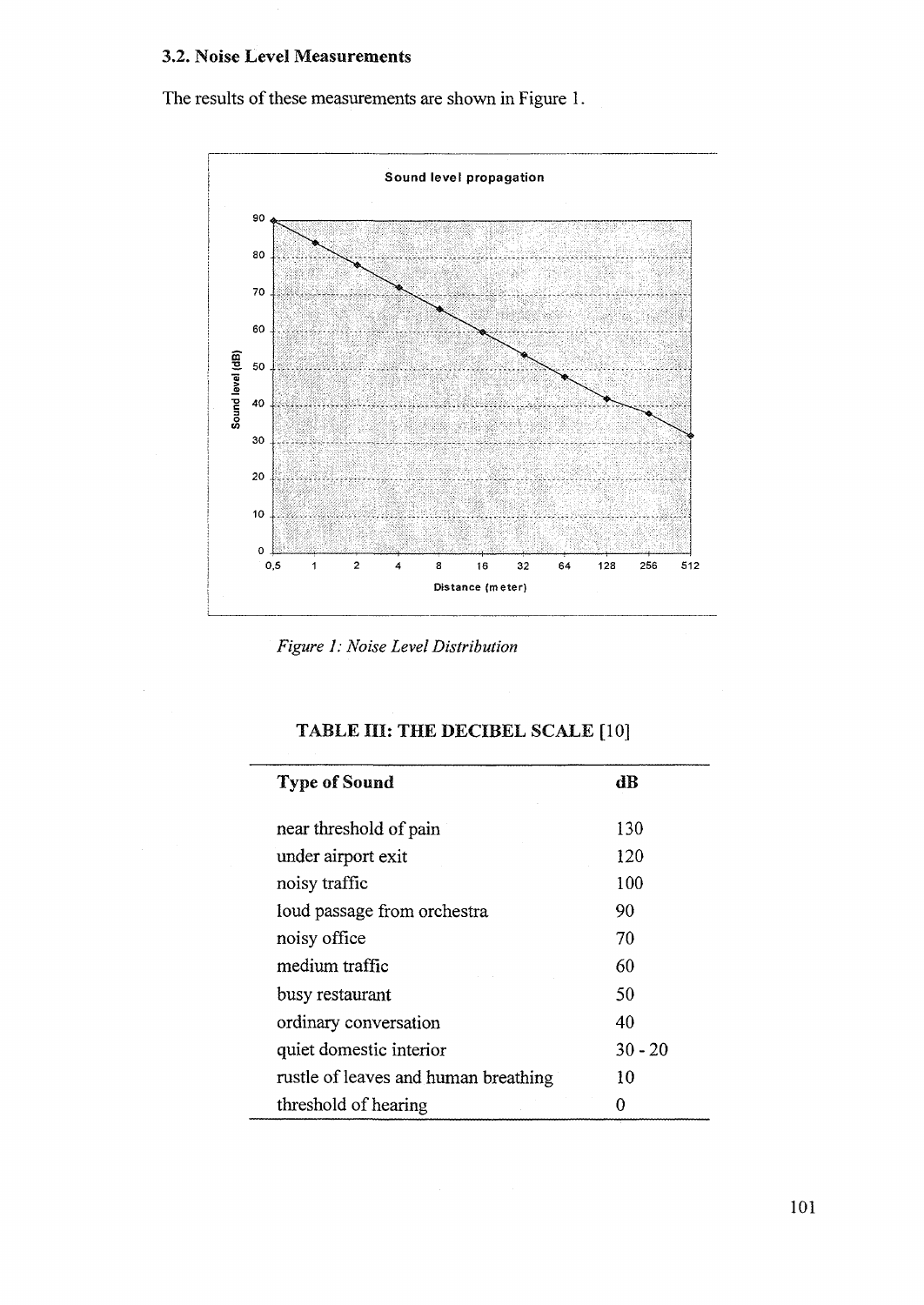Based on the above results, physical observations and other information availed to the team, we made the following conclusions:

# **Factory** A:

- a) From the noise data recorded and considering international standards on noise control criteria, there is NO sound or noise pollution outside the Factory. In fact from the complainant's residence, it is possible to hear the noise produced by the traffic along the Mombasa road, which is at the north-eastern boundary and at about 800 m away.
- b) The levels realized above (noise, heavy metals in air particulate and soils) are within the World Health Organization (WHO) Guidelines (1987) [9], proposed Kenyan Standards [6] and the decibel scale, Table III [7].

# **Factory B:**

- a) In this study we noted the following major source of environmental degradation: drainage and management of the factory effluents.
- b) The BOD and COD levels for effluents samples analyzed (<350 mg/1, <450mg/l, respectively) are considered high for direct disposal into the municipal sewer system.
- c) The waste waters are also heavily loaded with particulate matter: total dissolved solids (TDS) (1240-1550) mg/L and the total suspended solids (TSS) (1170-3732) mg/L. All these levels are higher than the recommended Kenyan standards for BOD  $\langle \langle 20 \text{mg/L}} \rangle$ , COD  $\langle \langle 50 \text{mg/L}} \rangle$ , TDS  $\langle \langle 1200 \text{mg/L}} \rangle$  and TSS  $\langle \langle 30 \text{mg/L}} \rangle$ .
- d) The primary contaminants of concern affecting the soils and sediment samples analyzed are heavy metals such as chromium, lead, copper and zinc and a possibility of organic compounds. The sediment samples are contaminated with lead (250-300  $\mu$ g/g), copper (0.11-2.59)% and total chromium (0.24-0.94)%.
- e) For the soil samples analyzed results indicate that particle sizes corresponding to 98.9% of the soil particles were less than  $60\mu$ m and 34% were less than 1.7 $\mu$ m. By implication this category of the soil is considered clay. The soil permeability was 2.8  $x$  10<sup>-3</sup>mm/sec which is considered low to enable the ease movement of contaminants. It is therefore possible that the contaminants are confined to the top soil.
- f) This study found that there is soil contamination from the industrial effluents of Factory B. Therefore, a proposed remedy for cleaning up the soil at this site should first aim to remove and stabilize the contaminants to reduce the potential for migration of contamination from soil to ground water, public exposure to contamination and inhalation of dust, direct contact with, or ingestion of contaminated soil particles. Secondly, the sewerage system of the building should be connected to the main trunk sewer to Dandora or Athi River.

# **3.4. Suspended Particulate Matter (SPM) in Kibera**

# *3.4.1. SPM Level changes*

The PM<sub>10</sub> levels for the various sites (Fig 2 & 3 and Table 4a and b). The PM<sub>10</sub> levels were found to follow a seasonal trend for all the sites. Rainfall pattern during the year 1998 is shown in Fig 4. Variation from the general trend occurred for some sites due to the changes in the weather parameters mainly humidity, temperature and rainfall. For the coarse particles, levels were low in May and June. These were the months characterised by heavy rainfall (long rains) and high humidity (Fig 5). The zone levels then increases from July to August 1998. These months are characterised by cold conditions and high humidity. The high levels of SPM were 102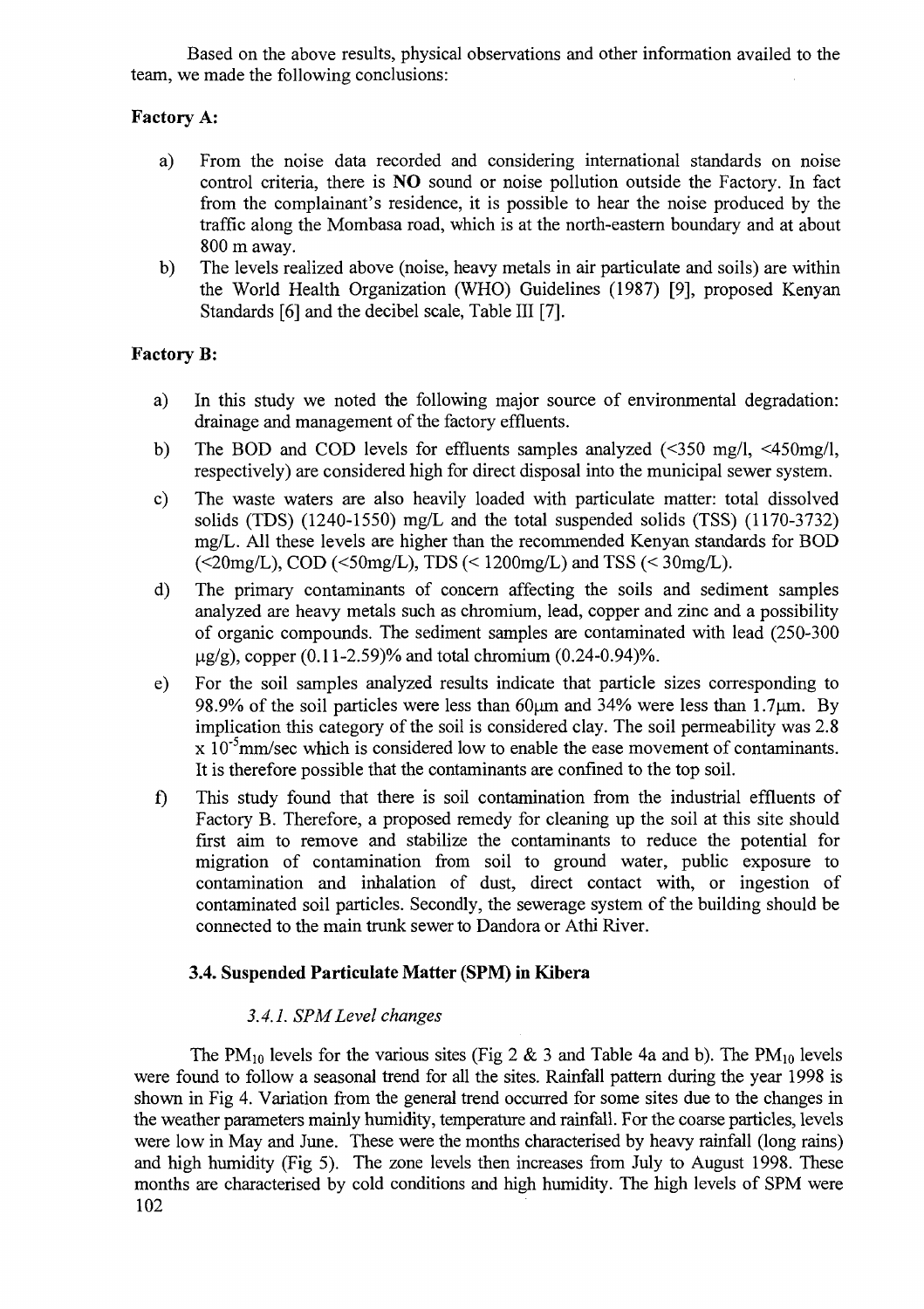attributed to the increased emissions from residential burning of fuels. This was followed by rapid increase in September and October. These months are usually characterised by a dry spell .but during the previous increase it was attributed to the high level of soil dust.

The SPM levels decreased in November and December 1998. These months are also characterised by a dry spell but it should be noted that for the month of December, the SFU was at a higher height (4 m) unlike the sampling of May to November 1998, which was done at 2 m from the ground.



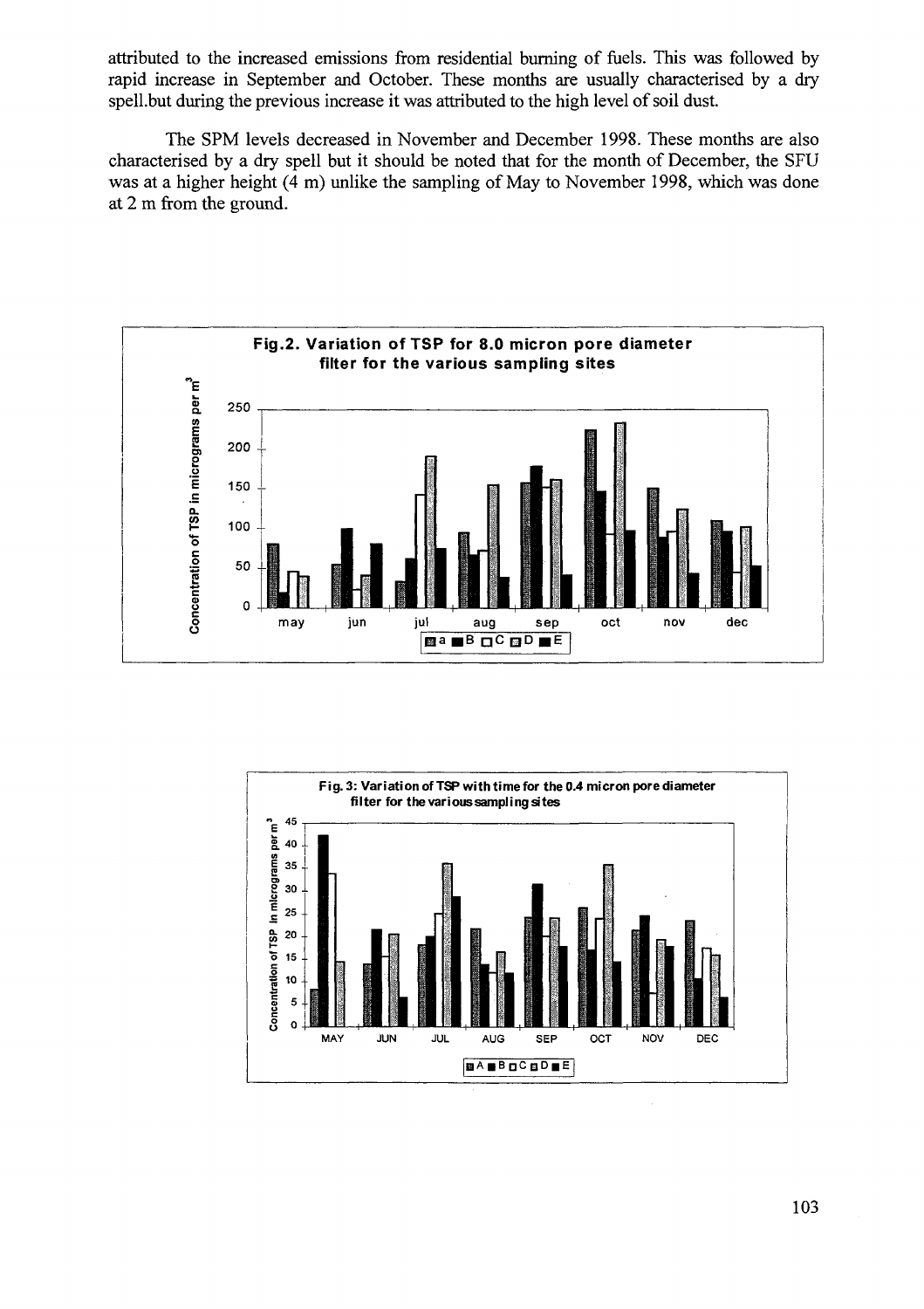

/g </: *Rainfall pattern in Dagoretti [11]*



*Fig 5: Variation of Humidity in Nairobi [11]*

## **3.5. Elemental concentrations**

Elemental concentration results for samples collected from May to November 1998 are shown in Table IV. The results presented are for the months of June to November 1998.

The data on SPM collected over the eight-month period (May-December) had the coarse particles (8.0 $\mu$ m) ranging from 62.4-107.5 $\mu$ m/m<sup>3</sup> whereas the fine particles ranged from 16.2- $24.4 \mu \text{m/m}^3$ .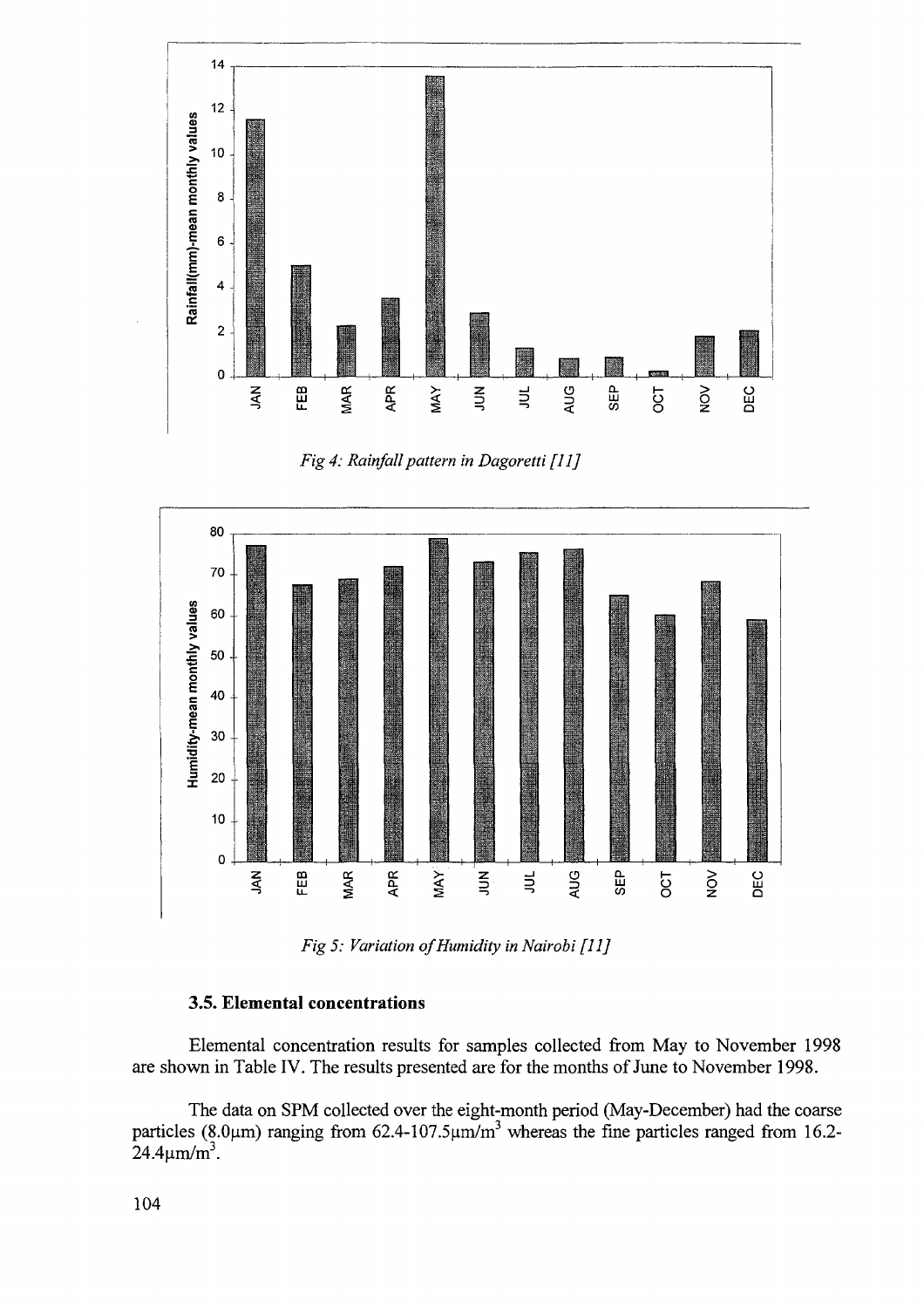## **3.6. Acute Respiratory Infections**

Results of ARI Monitoring are shown in Table V. The point prevalence of ARI in 1998 ranged between 29.9% in January to the highest level of 59.6% in June. The total number of children who presented themselves continuously under surveillance throughout the study period, January-December 1998, was 146. The average ARI incidence was found to be 8.5±4.0 episodes per child per year. Throughout the year, the ARI point prevalence showed a seasonal variation with the cold months of May-August, having the highest percentages (57.9, 59.6, 54.0 and 44.1 respectively).

|         | TABLE V. CHILDREN CONTACTED AND % OF THE ARI EPISODES PER MONTH FOR |  |  |  |  |
|---------|---------------------------------------------------------------------|--|--|--|--|
| $1998*$ |                                                                     |  |  |  |  |

| Month                   | Jan  | Feb  | Mar  | Apr  | May  | Jun  | Jul  | Aug  | Sept | Oct  | Nov  | Dec  |
|-------------------------|------|------|------|------|------|------|------|------|------|------|------|------|
| Children $#$            | 724  | 754  | 781  | 808  | 836  | 857  | 661  | 624  | 651  | 621  | 661  | 646  |
| Visit $(\frac{6}{6})$ 1 | 23.2 | 36.6 | 30.7 | 36.1 | 41.5 | 37.1 | 36.9 | 37.5 | 35.9 | 28.7 | 28.6 | 21.7 |
| ▵                       | 5.7  | 9.0  | 9.4  | 13.7 | 16.4 | 22.5 | 17.1 | 6.6  | 13.4 | 13.5 | 15.6 | 8.2  |
|                         |      |      |      |      |      |      |      |      | 4.0  | 5.0  | 4.1  | 2.0  |
| 4                       |      |      |      |      |      |      |      |      | 2.0  | 1.8  | 0.3  |      |
| Total $(\%)$            | 29.9 | 45.6 | 40.1 | 49.8 | 57.9 | 59.6 | 54.0 | 44.1 | 55.3 | 49.0 | 48.6 | 31.9 |

\* ARI progress reports [12]

nb: % refers to the number of children with ARI on examination

Actual and Predicted cases of ARI for Site B and E with respect to  $PM_{10}$  and  $PM_{2.0}$ from May through December 1998 are shown below (Table VI).

### **TABLE VI. ACTUAL AND PREDICTED ARI CASES**

|             | Site $\overline{B(n=8)}$ |                   |                       |           | Site $E(n=7)$        |                   |                       |                   |  |
|-------------|--------------------------|-------------------|-----------------------|-----------|----------------------|-------------------|-----------------------|-------------------|--|
|             | $PM_{10}$                |                   | $\overline{PM_{2.0}}$ |           | $\overline{PM}_{10}$ |                   | $\overline{PM}_{2.0}$ |                   |  |
|             | Actual                   | Predicted         | Actual                | Predicted | Actual               | Predicted         | Actual                | Predicted         |  |
| May         | $\overline{57.9}$        | 49.0              | 57.9                  | 62.4      | <b>ND</b>            | <b>ND</b>         | ND                    | <b>ND</b>         |  |
| Jun         | 59.6                     | 50.2              | 59.6                  | 49.3      | 59.6                 | 48.6              | 59.6                  | 45.3              |  |
| Jul         | 54.0                     | 49.4              | 54.0                  | 48.5      | 54.0                 | $\overline{51.9}$ | 54.0                  | $\overline{54.9}$ |  |
| Aug         | 44.1                     | 49.4              | 44.1                  | 44.5      | 44.1                 | 44.7              | 44.1                  | 47.7              |  |
| <b>Sept</b> | $\overline{55.3}$        | 52.0              | $\overline{55.3}$     | 55.7      | 55.3                 | 46.5              | 55.3                  | $\overline{50.2}$ |  |
| Oct         | 49.0                     | 51.0              | 49.0                  | 46.6      | 49.0                 | 53.8              | $\overline{49.0}$     | 48.7              |  |
| <b>Nov</b>  | 48.6                     | 50.1              | 48.6                  | 51.3      | 48.6                 | 45.9              | 48.6                  | $\overline{50.2}$ |  |
| Dec         | 31.9                     | $\overline{49.9}$ | 42.6                  | 40.2      | 31.9                 | 45.7              | 31.9                  | 45.4              |  |

Nd - not determined

# **TABLE VII: MEAN MONTHLY CONCENTRATION** *([iG/M<sup>3</sup> )* **OF COARSE PARTICLES (8.0uM PORE FILTER) FOR THE PERIOD DEC. 1998 TO APRIL 1999.**

| <b>Site</b> | December 1998 | February 1999 | March 1999 | April 1999 |
|-------------|---------------|---------------|------------|------------|
| B           | 95.4          | 98.5          | 45.0       | 23.3       |
|             | ±42.6         | $\pm 23.6$    | ±44.9      | ±14.8      |
| ⌒           | 45.3          | 128.9         | 68.95      | 13.9       |
|             | ±8.50         | ±56.5         | ±47.2      | ±14.2      |
|             | 101.1         | 184.0         | 155.5      | 46.7       |
|             | ±46.5         | $\pm 36.8$    | ±109.5     | ±24.9      |
| E           | 53.1          | 28.2          | 70.2       | 29.0       |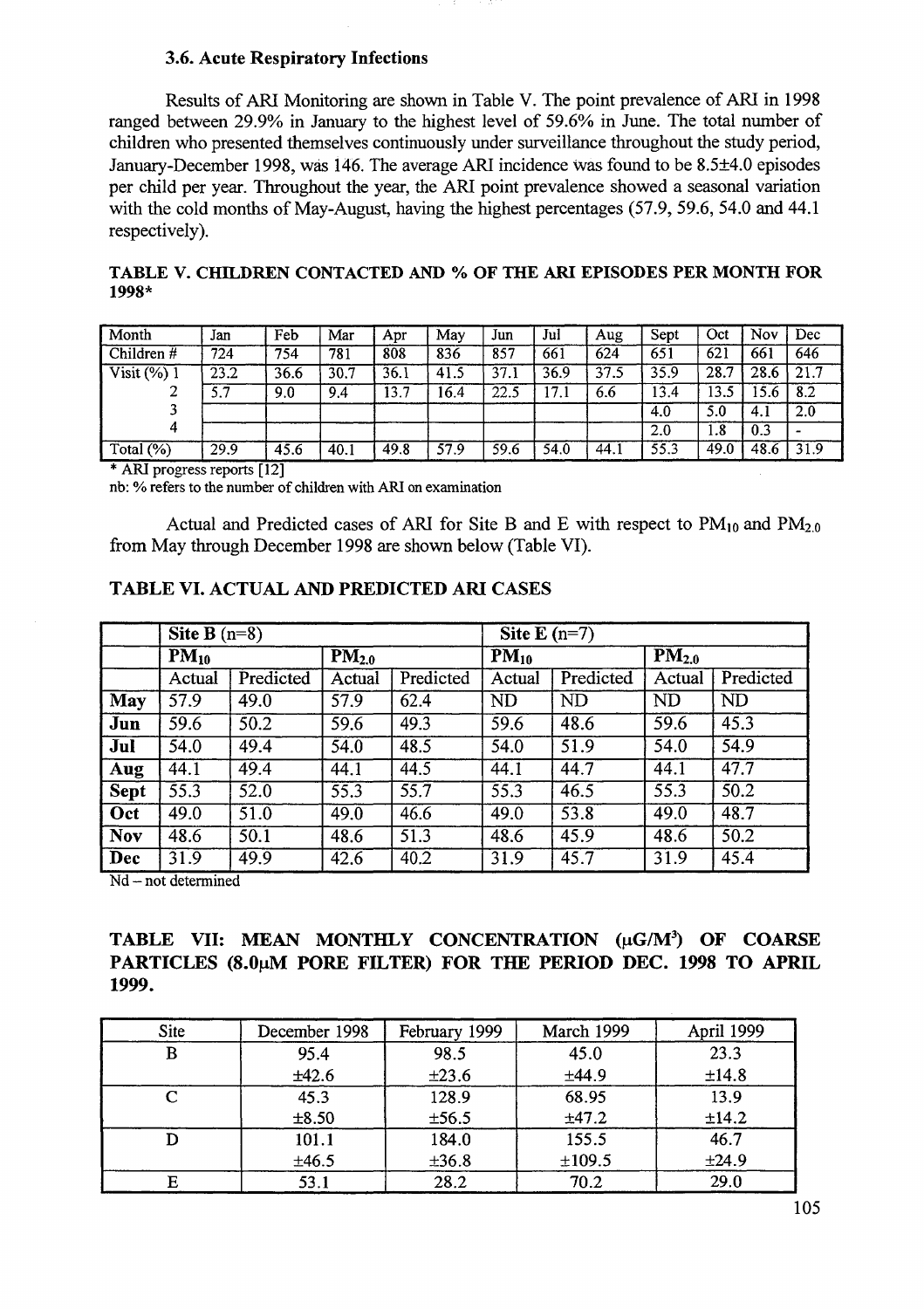|  | ±18.9 | ±15.0                                                                         | $+17.0$ |  | ±10.5 |  |
|--|-------|-------------------------------------------------------------------------------|---------|--|-------|--|
|  |       | TABLE VIII: MEAN MONTHLY CONCENTRATION (µG/M <sup>3</sup> ) OF FINE PARTICLES |         |  |       |  |

**(0.4uM PORE FILTER) FOR THE PERIOD DECEMBER 1998 TO APRIL 1999.**

| Site | Dec'98 | Feb'99     | Mar'99     | Apr'99     |
|------|--------|------------|------------|------------|
| B    | 10.7   | 29.0       | 14.9       | 15.1       |
|      | ±4.9   | $\pm 1.27$ | ±4.45      | $\pm 2.26$ |
|      | 17.5   | 20.5       | 16.55      | 8.85       |
|      | ±2.8   | $\pm 1.20$ | $\pm 1.06$ | ±1.77      |
|      | 15.8   | 22.4       | 21.60      | 13.7       |
|      | ±2.9   | ±2.80      | ±19.6      | ±5.09      |
| E    | 6.5    | 23.7       | 14.4       | 21.45      |
|      | ±7.73  | $\pm 0.28$ | $\pm 2.55$ | ±14.8      |



# **PLANS FOR FUTURE WORK**

The following are our future plans:

- (i) Continue with the epidemiological case studies at Kibera, Nairobi.
- (ii) Characterisation and Transport of Atmospheric Aerosols at Mt Kenya.
- (iii) Radon and its daughter products contamination in residential houses in Taita-Taveta, Kenya
- (iv) Soil studies
	- determination of organic mater content
	- cation exchange capacity (CEC)
	- chromium speciation
	- hydrogeologic and soil characteristics of the site in terms of the extent of contamination.
	- determination of cyanide in soils and sediment samples
- (v) Monitoring the quality of ground water in Nairobi.
- (vi) Inventory of the air pollution sources in Nairobi,
- (vi) Noise pollution studies in Nairobi.
- (vii) Continue participating in intercomparison exercises.

106